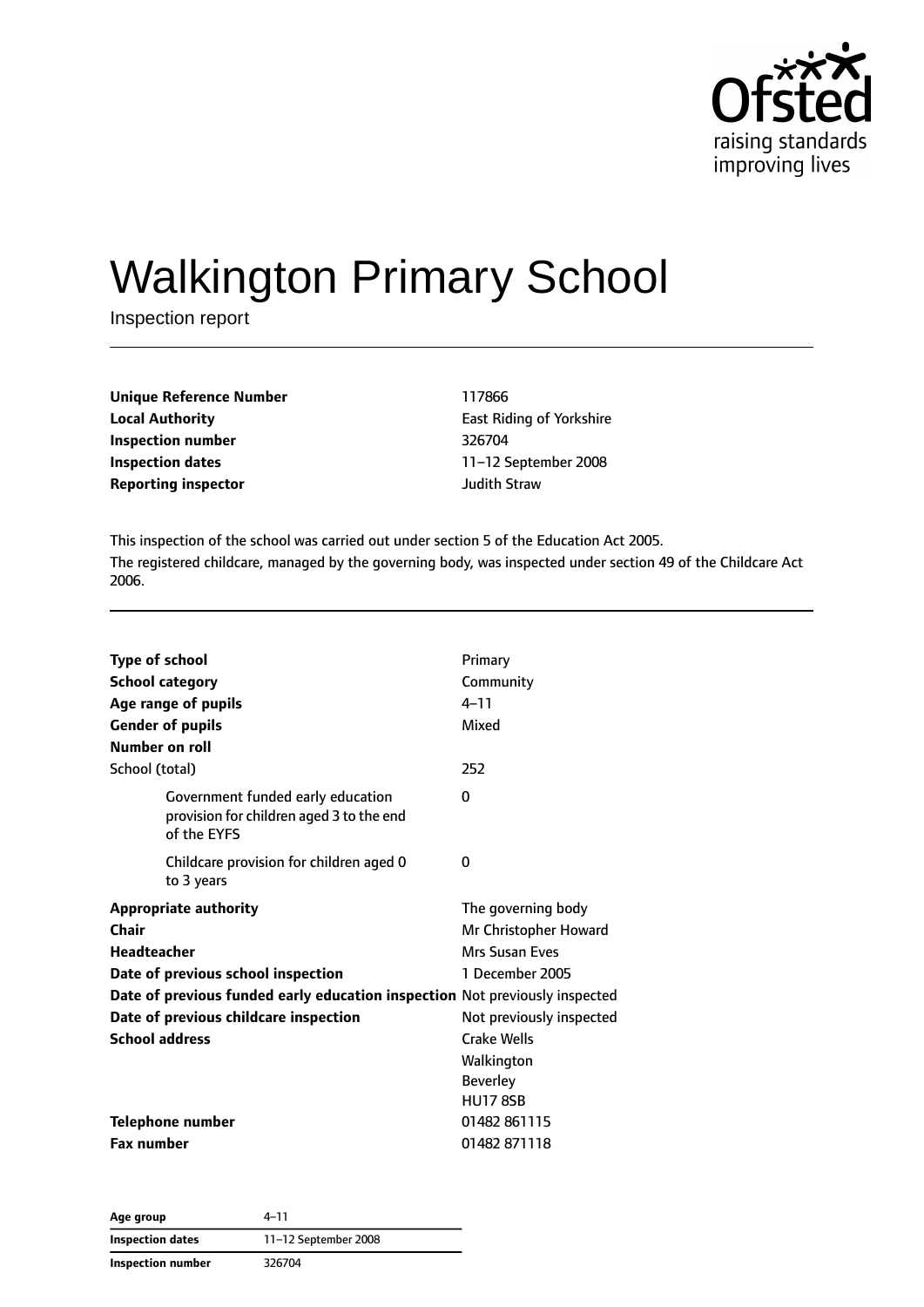.

<sup>©</sup> Crown copyright 2008

Website: www.ofsted.gov.uk

This document may be reproduced in whole or in part for non-commercial educational purposes, provided that the information quoted is reproduced without adaptation and the source and date of publication are stated.

Further copies of this report are obtainable from the school. Under the Education Act 2005, the school must provide a copy of this report free of charge to certain categories of people. A charge not exceeding the full cost of reproduction may be made for any other copies supplied.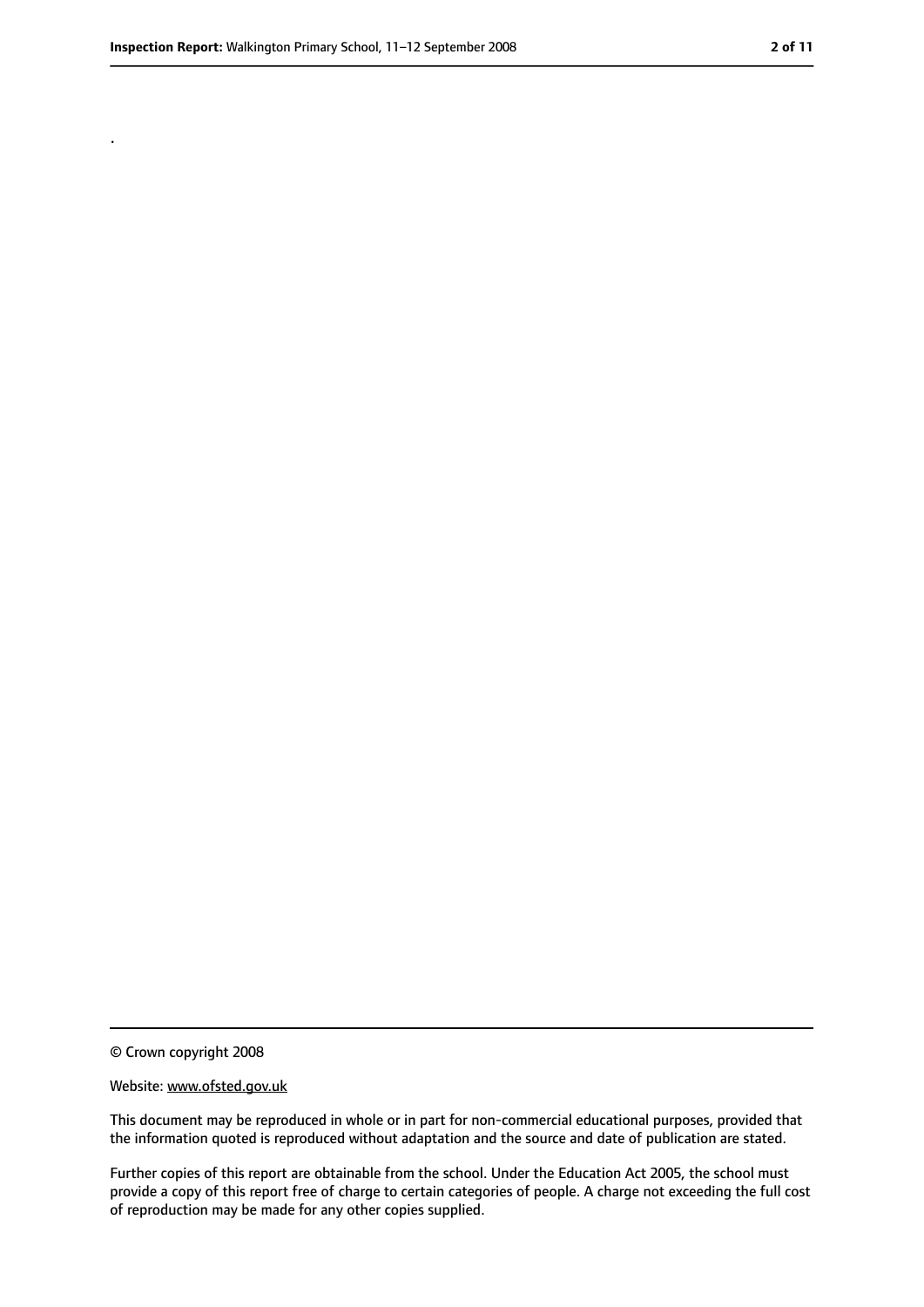# **Introduction**

The inspection was carried out by three Additional Inspectors.

#### **Description of the school**

This average sized primary school serves a large village and surrounding area, with few signs of deprivation. The school is at the heart of the local community and has excellent links with other local villages and a range of secondary schools. Very few children are eligible for a free school meal. Most children come from White British backgrounds. A very small number are from other backgrounds and have English as an additional language, although none are at an early stage of learning English. The proportion of pupils with learning difficulties and/or disabilities is well below average.

#### **Key for inspection grades**

| Grade 1 | Outstanding  |
|---------|--------------|
| Grade 2 | Good         |
| Grade 3 | Satisfactory |
| Grade 4 | Inadequate   |
|         |              |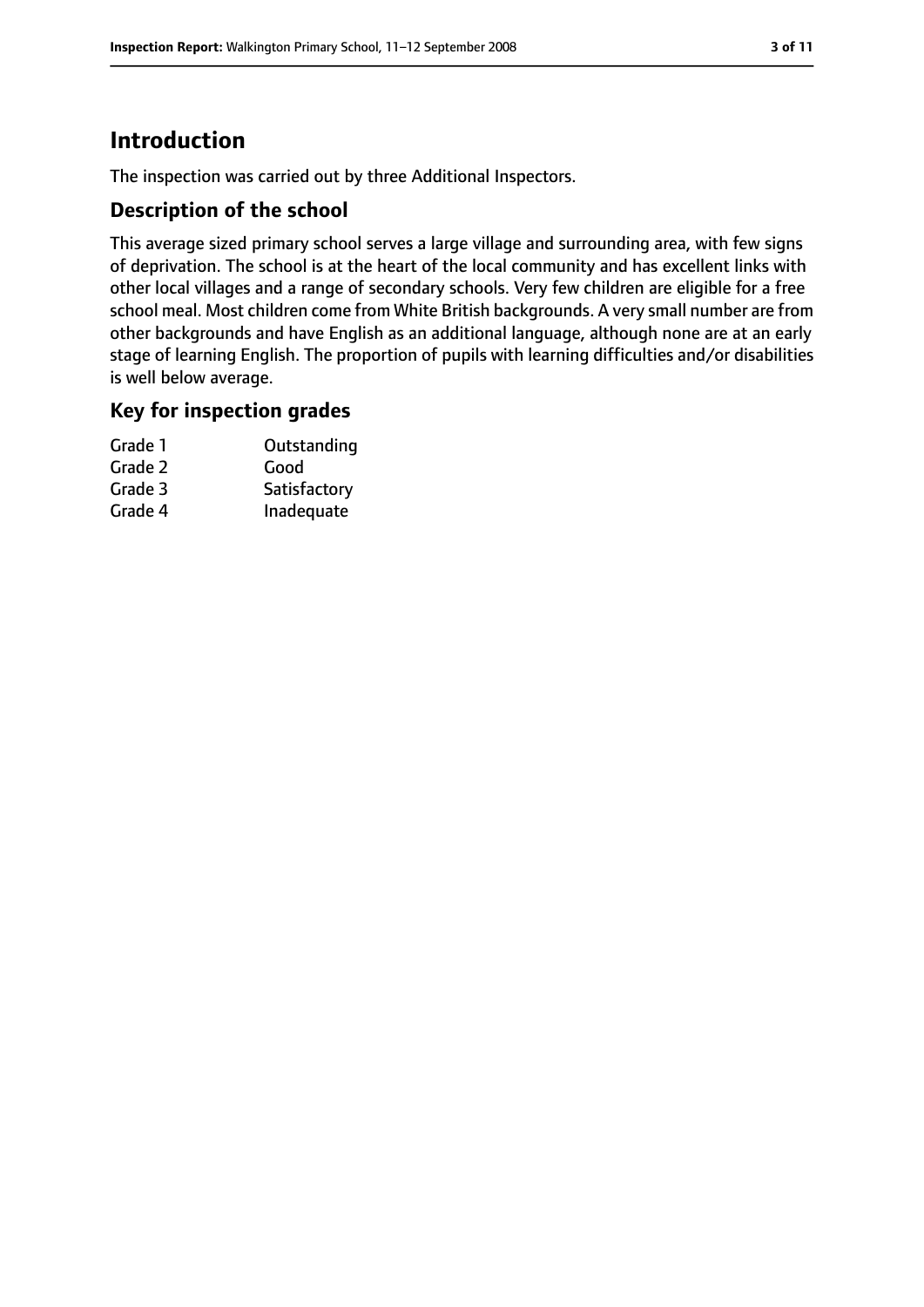# **Overall effectiveness of the school**

#### **Grade: 2**

Walkington Primary School provides a good quality of education in a very positive atmosphere where expectations are high. The large majority of parents think the school is good and praise many aspects of its work. A comment from one parent, which sums up the views of many, was, 'The school motivates our children in a supportive, caring environment.'

The school has an accurate view of its strengths and areas for development, which is based on careful analysis of pupils' achievements and standards. Pupils make good progress and consistently reach above average standards by the end of Year 6, particularly in science and mathematics. Results in English tend to be lower because pupils' skills in writing are not as strong as in speaking, listening and reading.

Pupils achieve well because of their very good attitudes to learning, good quality teaching and the rich and varied curriculum. Teachers plan interesting and varied activities and make good use of information and communication technology (ICT). Pupils achieve particularly well in science and mathematics because of the focus on investigation and problem solving.

Pupils' good personal development and very good behaviour mean that the school operates as a happy learning community in which everyone is valued. Good quality care, guidance and support provides a nurturing atmosphere in which pupils feel safe and grow in confidence. They enjoy school and make a very positive contribution to their local and wider communities through sport, fund-raising and engaging in many local events. Pupils have a keen awareness of the value of healthy living and clearly explain the importance of a good balanced diet and the value of taking plenty of exercise. Their good personal qualities, along with their above average standards in the basic literacy and numeracy skills, ensure that they are well prepared for their next steps in their education.

Good quality leadership and management have helped the school to make good progress over recent years. Partnerships with parents, the local community and outside agencies enhance the provision well. Senior leaders check all aspects of the school's work rigorously. All staff are clear about what is expected but there is some inconsistency in the expertise of middle leaders, not all of whom have the necessary skills to make best use of the information the school gathers on pupils' progress. Governors take an active and critical role in the process of monitoring the school's performance and challenge senior leaders to do even better.

The school has made good progress since the last inspection and is well placed to continue to provide a good education for its pupils.

# **Effectiveness of the Early Years Foundation Stage**

#### **Grade: 2**

When children start in the Reception classes their skills vary between the various areas of learning. Overall, however, they are broadly typical for their age. Children learn in a very welcoming, happy and stimulating setting that helps to fire their young imaginations and helps them to enjoy learning. As a result, achievement is good and by the start of Year 1, in most aspects of their learning, skills are higher than those found for their age. Careful consideration is given to the procedures to welcome new starters. This, along with the warm relationships with adults and the effective links established with parents, helps to ensure that children settle quickly into school routines and feel safe and secure. Their personal development is particularly rapid. They quickly demonstrate the skills they need to help them to be confident and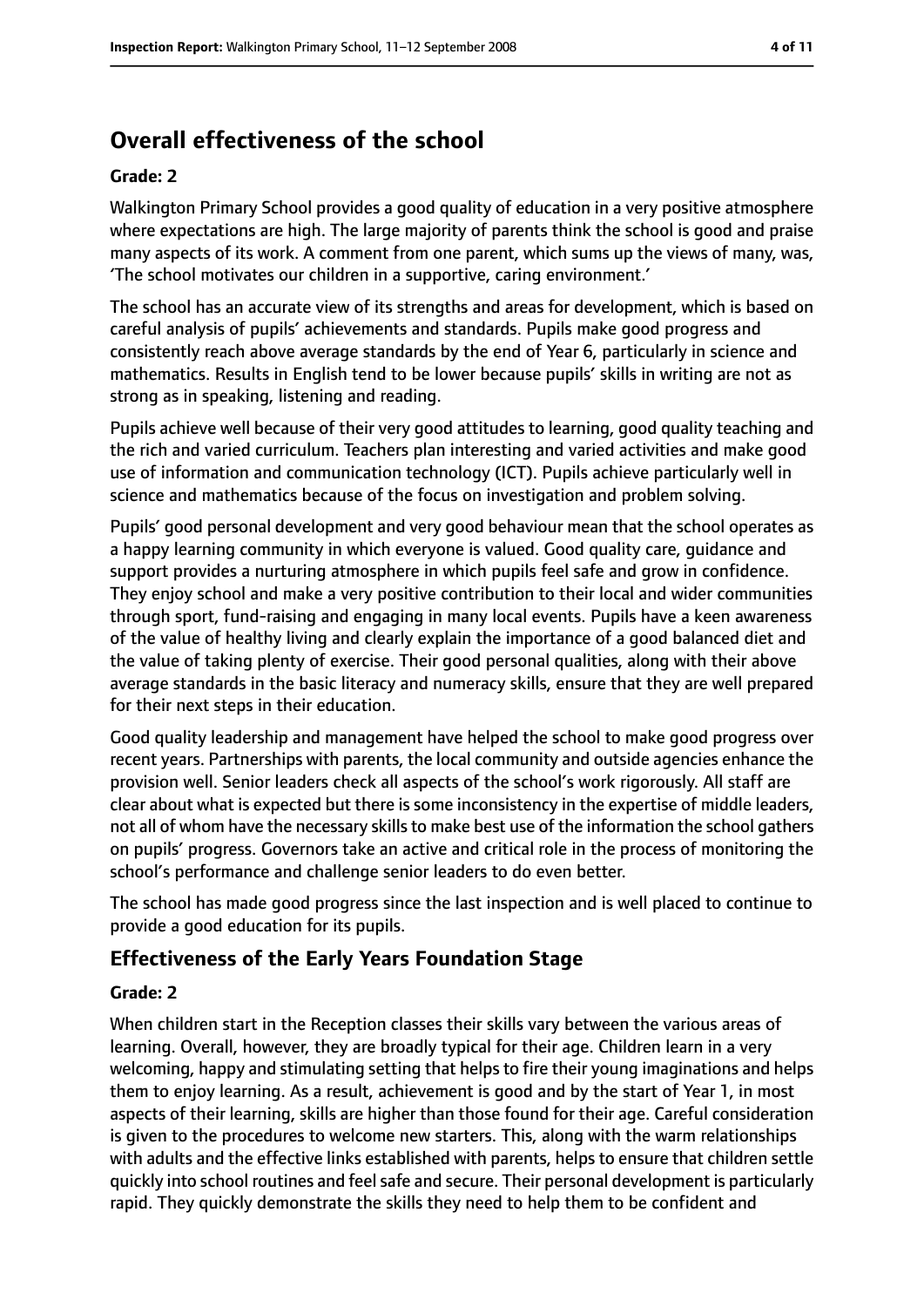independence young achievers. The Foundation Stage leader, ably supported by other adults, continually reviews what else can be provided to help the children to achieve well. Staff very effectively use the robust and rigorous collection of information showing children's small steps in achievement to highlight where provision might be fine-tuned further. As a result, a clear plan for improvement is in place. Staff are well aware that there remains scope to develop the range of resources available for children to use, particularly outdoors.

### **What the school should do to improve further**

- Maximise the opportunities to ensure that pupils develop stronger writing skills across the curriculum.
- Develop the skills of middle leaders so that they make a greater contribution to checking pupils' progress.

# **Achievement and standards**

#### **Grade: 2**

Standards are above average, pupils achieve well and the school meets its challenging targets. After starting school with broadly average skills and knowledge children make good progress and by the time they move into Year 1 nearly all are exceeding the learning goals expected for their ages. Progress is also good in Years 1 and 2 in relation to these pupils' starting points so that standards by the age of seven are above average in reading and mathematics and average in writing. Good teaching combined with the good response of pupils to learning in Key Stage 2 enables most pupils to continue to make good progress. Booster classes and ability groups are important strategies used by the school to accelerate progress. Standards in English, mathematics and science at the end of Year 6 have been consistently above the national average for the last 5 years. Pupils have recently achieved particularly well in mathematics and science where many pupils reach the higher Level 5. In 2008, 81% of pupils reached Level 5 in science and 54% in mathematics. Recent test results in English suggest that standards are declining. The school's own data, based on teachers' assessments of pupils' abilities, attainment and progress, provides convincing evidence to show that pupils achieve well in English, although writing is again the weakest area. Pupils with learning disabilities and/or difficulties make good progress towards their targets. The very few pupils from minority ethnic groups make similar progress.

# **Personal development and well-being**

#### **Grade: 2**

Pupils' personal development and well-being, including their spiritual, moral, social and cultural development, are good. Pupils' above average levels of attendance reflects their enjoyment of all that is on offer. Pupils' understanding of how to keep themselves healthy is outstanding. They talk enthusiastically about taking part in physical activities, such as 'Activate sessions'. Even the very youngest pupils are well aware that this helps them to 'learn better'. Pupils' behaviour in lessons and around the school is consistently good and as a result pupils say they feel safe. They are polite, courteous to one another, to adults and visitors alike. Pupils enjoy making a positive contribution to making their school a happier, healthier and safer place to learn. Pupils of all ages eagerly take on responsibilities, such as school councillors or friendship 'reps'. Although pupils have a good awareness of the similarities and differences between themselves and those of other cultures around the world, their understanding of Britain as an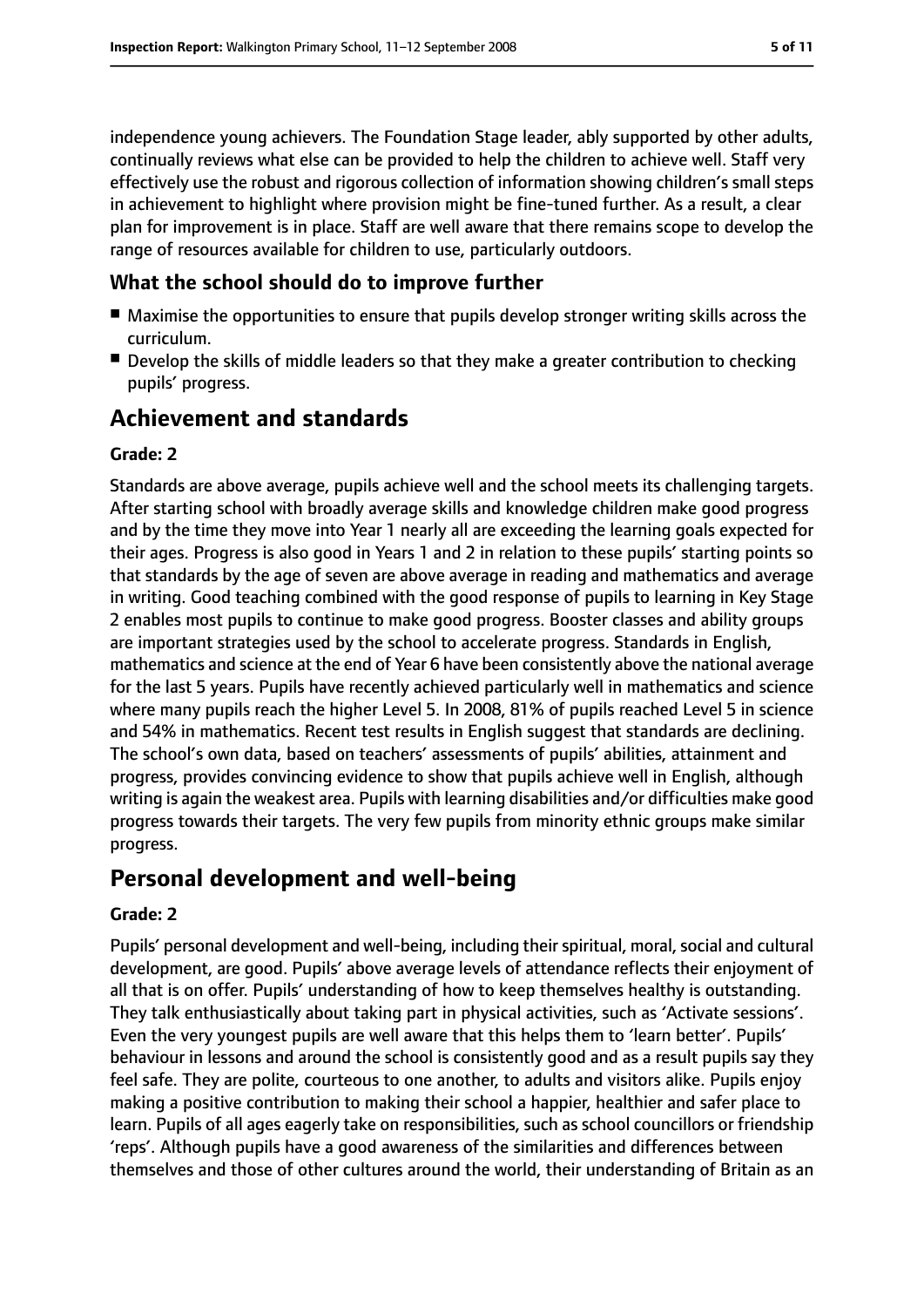ethnically diverse society is less well developed. Nevertheless, by Year 6 pupils successfully develop essential life skills, such as resourcefulness, resilience and respect.

# **Quality of provision**

## **Teaching and learning**

#### **Grade: 2**

Teaching and learning are good across the school. Effective teaching enables pupils to achieve well and reach above average standards. Warm relationships and well ordered lessons ensure pupils behave well and enjoy learning. Lessons begin well with good questioning which reinforces previous learning and checks pupils' levels of understanding. The teaching of science is particularly good because of the opportunities for investigation and problem solving. Teachers use different teaching styles, tasks and activities to maintain the interest of boys and girls and this has been very successful in maintaining the high standard of numeracy and mathematics throughout the school. Just occasionally, the rate of learning slows because the teacher does too much talking.

Assessment systems, including marking, provide teachers with a very detailed record of pupils' progress and are being used increasingly successfully to ensure pupils are working as hard as they can. Individual targets are set effectively and work is planned systematically to match the needs of individual learners. Staff deploy the skilled teaching assistants well to support and encourage pupils with learning difficulties and/or disabilities to achieve their potential.

#### **Curriculum and other activities**

#### **Grade: 2**

The requirements of the National Curriculum are fully met. There is a strong emphasis on the development of literacy and numeracy skills and provision for science is excellent. The curriculum is being successfully broadened and cross-curricular links are evident in the long term planning. However, opportunities for pupils to use their writing skills in other subjects are sometimes missed. French is now being successfully taught to the older pupils and is proving very popular. A particular strength of the curriculum is the use made of visits and visitors to initiate and stimulate learning. These include, for example, the residential visits, various international visitors, and a range of activities which enrich the strong programmes that support pupils' personal development. These are supported well by strong links with the Bridlington Sports Partnership. This has enabled the school to develop good links with the local community. As a result of this strong curricular programme and the good teaching, the majority of pupils from Foundation Stage to Year 6 make good progress.

#### **Care, guidance and support**

#### **Grade: 2**

Care, guidance and support are good. Parents overwhelmingly agree that their children are well cared for. Relationships between adults and pupils are warm and pupils say that they is always someone on hand, either adult or peer, to help them overcome personal difficulties. The school places a high priority on making sure that robust health and safety and risk assessments procedures are in place. Appropriate procedures are in place to safeguard pupils and at present these are being reviewed and strengthened. Pupils with learning difficulties and/or disabilities receive helpful guidance in classroom from teaching assistants. This, along with the effective links established with external agencies and parents, helps them to achieve well. This is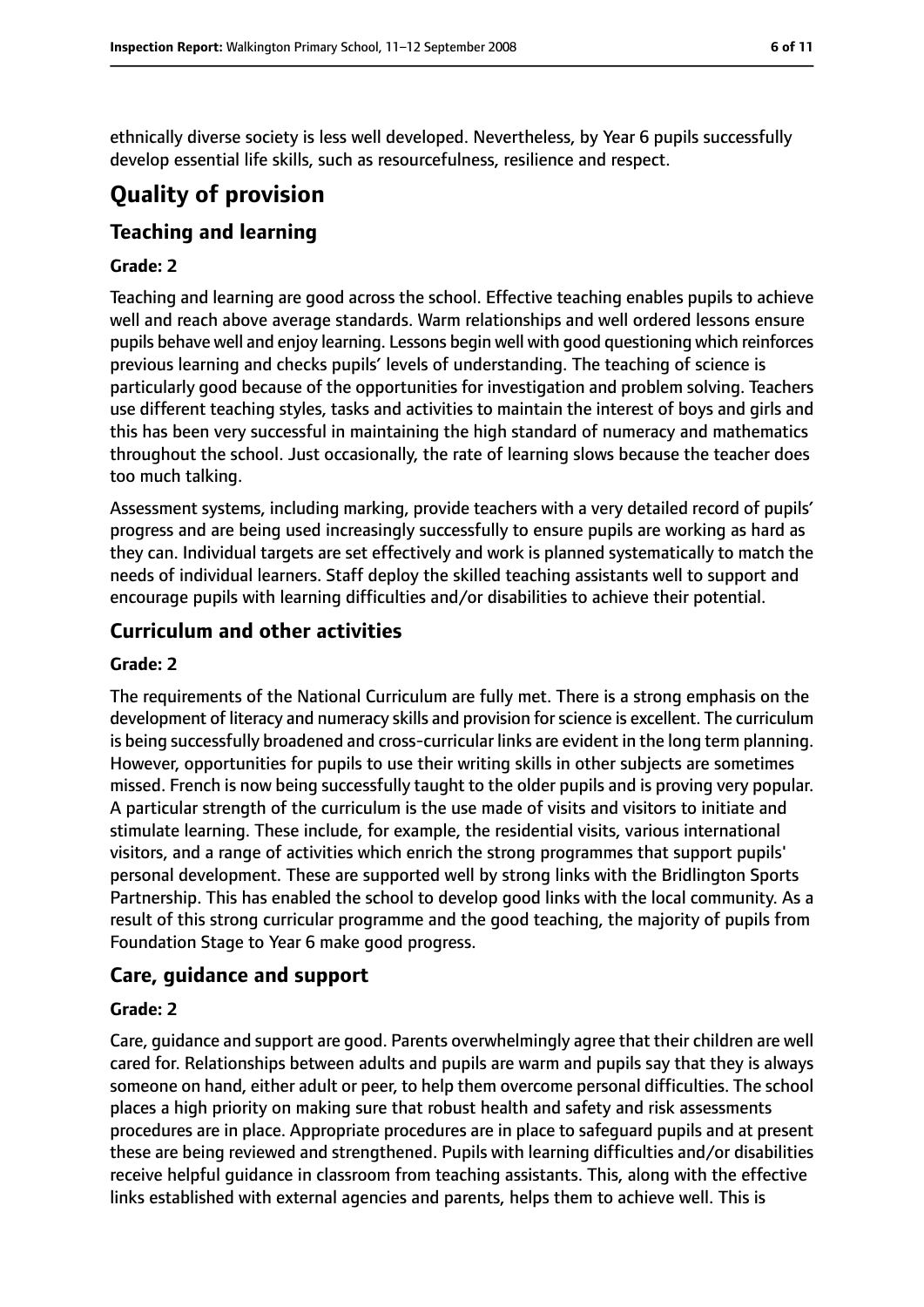particularly apparent for those pupils with more complex learning needs. Procedures to keep a close eye on pupils' achievement over time have recently been strengthened. Staff collect accurate and regular information about pupils' progress. From this, pupils are set challenging learning targets and are involved in understanding how they might improve their own work. However, not all staff are yet using this information to identify peaks and troughs in pupils' performance and as a result some slower progress can occasionally go unchecked.

# **Leadership and management**

#### **Grade: 2**

The headteacher, deputy headteacher and supportive governing body lead and manage the school well, resulting in all aspects of its organisation being good. Leadership has successfully maintained above average standards for the last 5 years and good improvements have been made since the last inspection. For example, the monitoring of teaching and learning has been effective in identifying areas for development and improving teaching from its previous level of satisfactory. Assessment systems have recently been revised and are proving to be a very valuable tool in tracking and measuring pupils' progress to ensure that they achieve the best of which they are capable. The evaluation of national and school-based test results is used well to set whole school and class targets. However, there is inconsistency in the way in which different subject leaders use this information to inform planning and evaluate outcomes. Leaders at all levels contribute well to the school improvement plan and there is a strong sense of teamwork in the way in which the staff challenge and support each other. This highly inclusive school holds the local authority gold standard for 'Accreditation for Inclusion'.

Governors are proud of the school and are well informed about their responsibilities. The school is well regarded in the local community. For example, recently the entire local area supported the school in a successful bid to have a speed limit imposed to improve road safety. Sound financial management is recognised by the fact that they recently achieved the financial management standards in schools.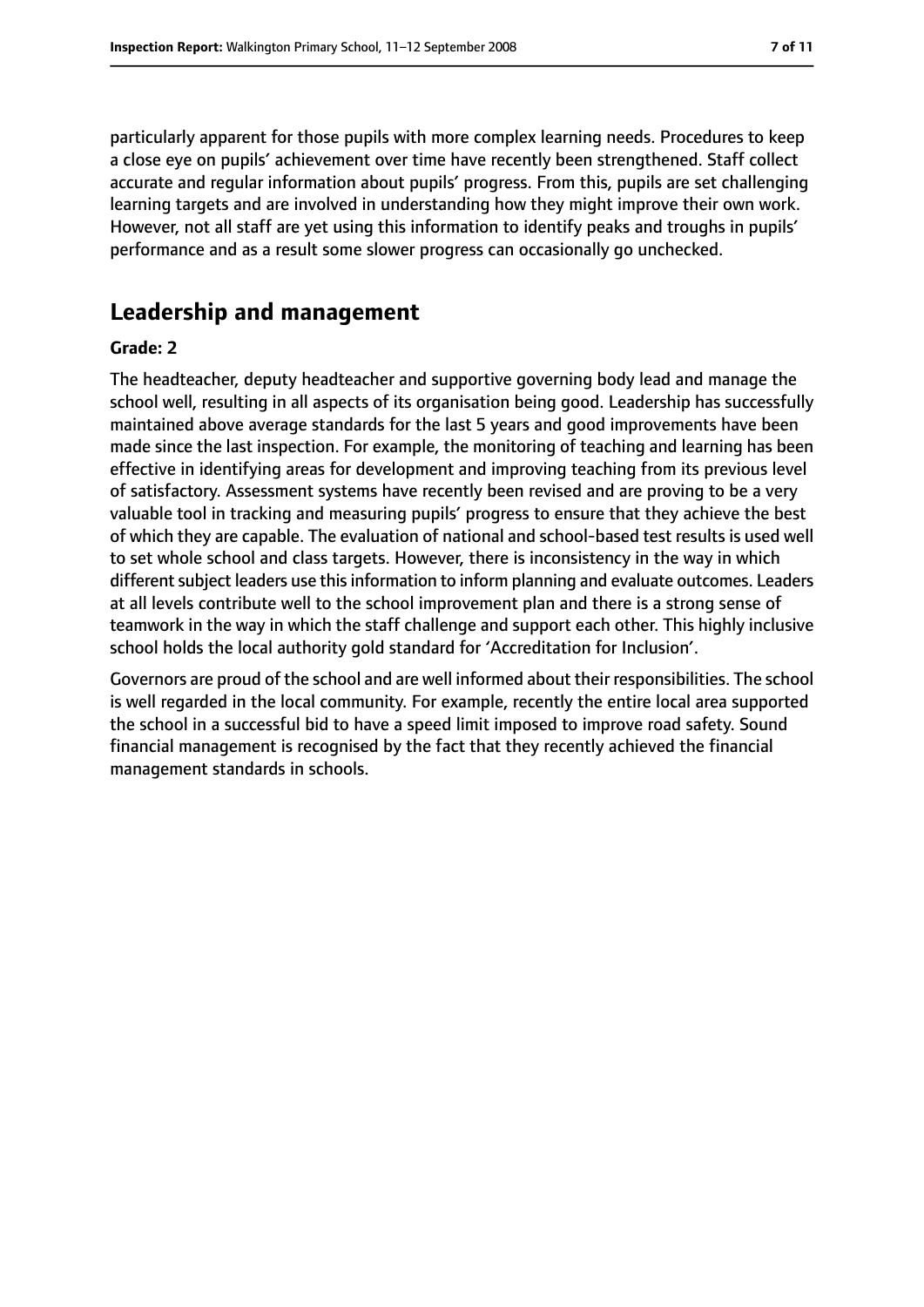**Any complaints about the inspection or the report should be made following the procedures set out in the guidance 'Complaints about school inspection', which is available from Ofsted's website: www.ofsted.gov.uk.**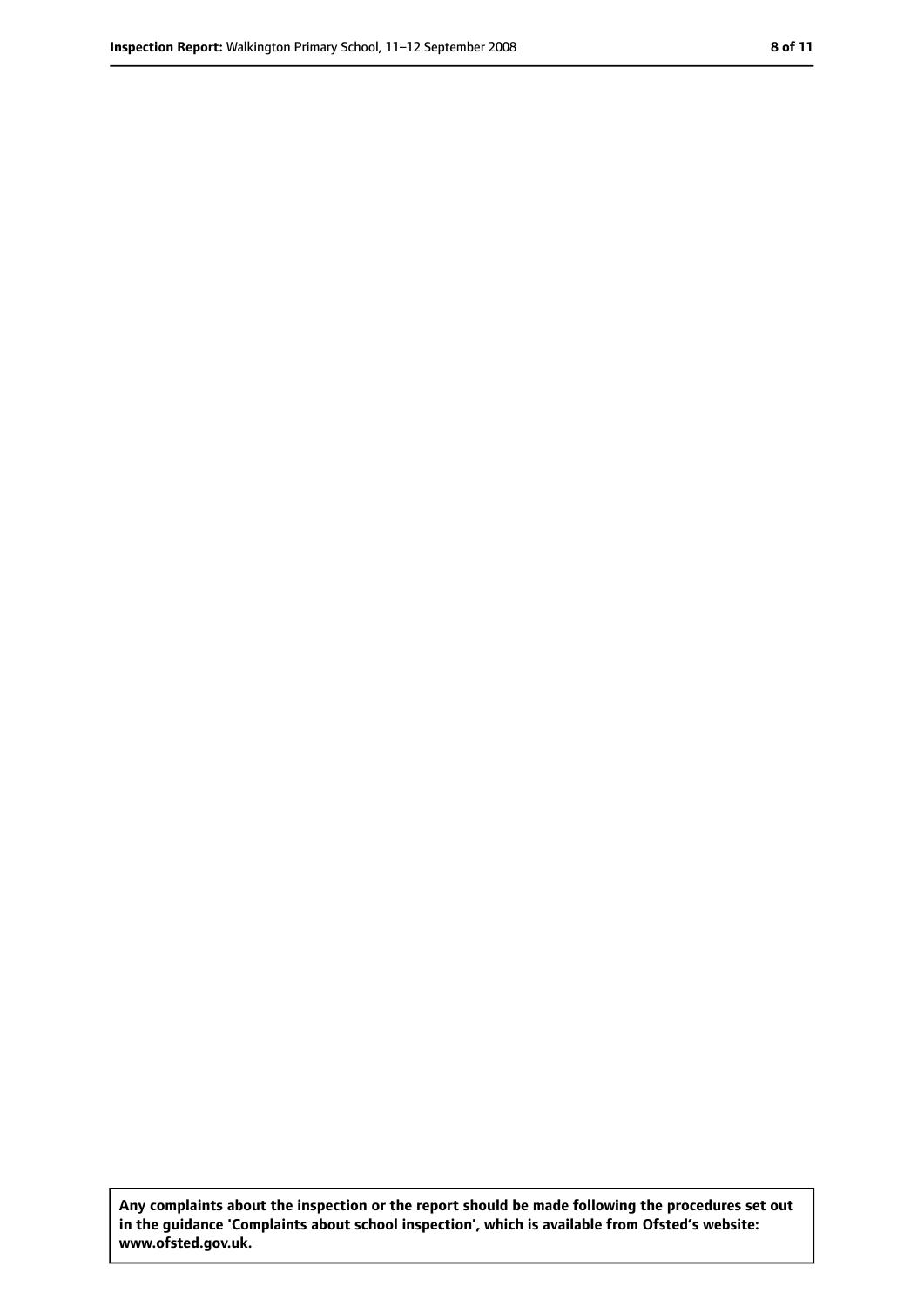# **Inspection judgements**

| Key to judgements: grade 1 is outstanding, grade 2 good, grade 3 satisfactory, and | School  |
|------------------------------------------------------------------------------------|---------|
| arade 4 inadequate                                                                 | Overall |

#### **Overall effectiveness**

| How effective, efficient and inclusive is the provision of<br>education, integrated care and any extended services in meeting the<br>needs of learners? |     |
|---------------------------------------------------------------------------------------------------------------------------------------------------------|-----|
| Effective steps have been taken to promote improvement since the last<br>inspection                                                                     | Yes |
| How well does the school work in partnership with others to promote learners'<br>well being?                                                            |     |
| The capacity to make any necessary improvements                                                                                                         |     |

# **Effectiveness of the Early Years Foundation Stage**

| How effective is the provision in meeting the needs of children in the<br><b>EYFS?</b>       |  |
|----------------------------------------------------------------------------------------------|--|
| How well do children in the EYFS achieve?                                                    |  |
| How good are the overall personal development and well-being of the children<br>in the EYFS? |  |
| How effectively are children in the EYFS helped to learn and develop?                        |  |
| How effectively is the welfare of children in the EYFS promoted?                             |  |
| How effectively is provision in the EYFS led and managed?                                    |  |

## **Achievement and standards**

| How well do learners achieve?                                                                               |  |
|-------------------------------------------------------------------------------------------------------------|--|
| The standards <sup>1</sup> reached by learners                                                              |  |
| How well learners make progress, taking account of any significant variations<br>between groups of learners |  |
| How well learners with learning difficulties and/or disabilities make progress                              |  |

#### **Annex A**

<sup>&</sup>lt;sup>1</sup>Grade 1 - Exceptionally and consistently high; Grade 2 - Generally above average with none significantly below average; Grade 3 - Broadly average to below average; Grade 4 - Exceptionally low.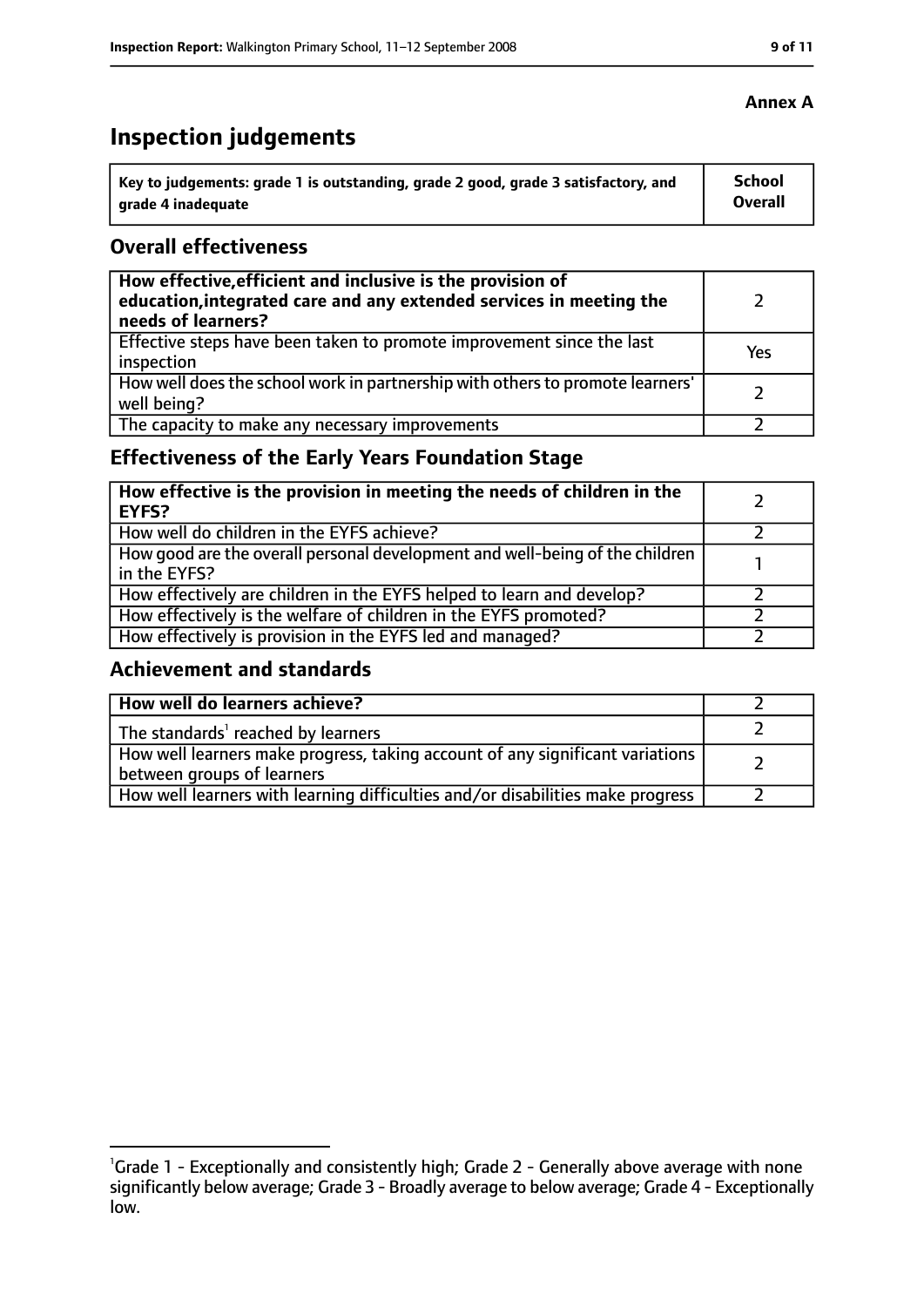# **Personal development and well-being**

| How good are the overall personal development and well-being of the<br>learners?                                 |  |
|------------------------------------------------------------------------------------------------------------------|--|
| The extent of learners' spiritual, moral, social and cultural development                                        |  |
| The extent to which learners adopt healthy lifestyles                                                            |  |
| The extent to which learners adopt safe practices                                                                |  |
| The extent to which learners enjoy their education                                                               |  |
| The attendance of learners                                                                                       |  |
| The behaviour of learners                                                                                        |  |
| The extent to which learners make a positive contribution to the community                                       |  |
| How well learners develop workplace and other skills that will contribute to<br>their future economic well-being |  |

# **The quality of provision**

| How effective are teaching and learning in meeting the full range of<br>learners' needs?              |  |
|-------------------------------------------------------------------------------------------------------|--|
| How well do the curriculum and other activities meet the range of needs and<br>interests of learners? |  |
| How well are learners cared for, quided and supported?                                                |  |

# **Leadership and management**

| How effective are leadership and management in raising achievement<br>and supporting all learners?                                              |     |
|-------------------------------------------------------------------------------------------------------------------------------------------------|-----|
| How effectively leaders and managers at all levels set clear direction leading<br>to improvement and promote high quality of care and education |     |
| How effectively leaders and managers use challenging targets to raise standards                                                                 |     |
| The effectiveness of the school's self-evaluation                                                                                               |     |
| How well equality of opportunity is promoted and discrimination eliminated                                                                      |     |
| How well does the school contribute to community cohesion?                                                                                      |     |
| How effectively and efficiently resources, including staff, are deployed to<br>achieve value for money                                          |     |
| The extent to which governors and other supervisory boards discharge their<br>responsibilities                                                  |     |
| Do procedures for safeguarding learners meet current government<br>requirements?                                                                | Yes |
| Does this school require special measures?                                                                                                      | No  |
| Does this school require a notice to improve?                                                                                                   | No  |